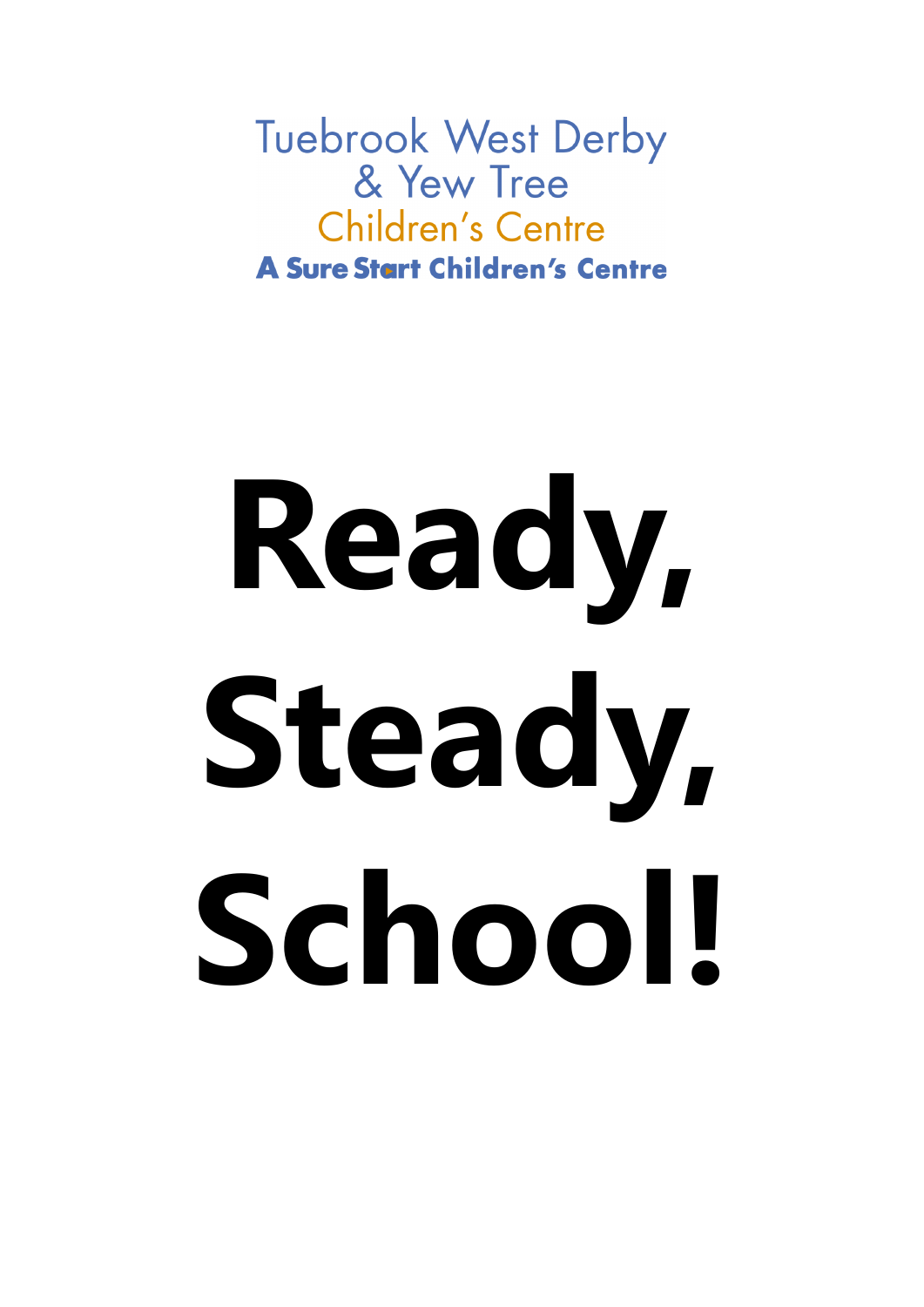We have put this booklet together to give you some handy tips about helping your child to prepare for School. Inside you will find lots of useful information about things you can do together and encourage your child to do independently to support the transition to School.

Please like & follow our social media pages for more ideas! As always, we would love to see your pictures if you would like to share them with us :-)

**Facebook** - Tuebrook, West Derby & Yew Tree Childrens **Centre** 

**Instagram** - tbwdyt.cc

**Twitter** - @west\_yew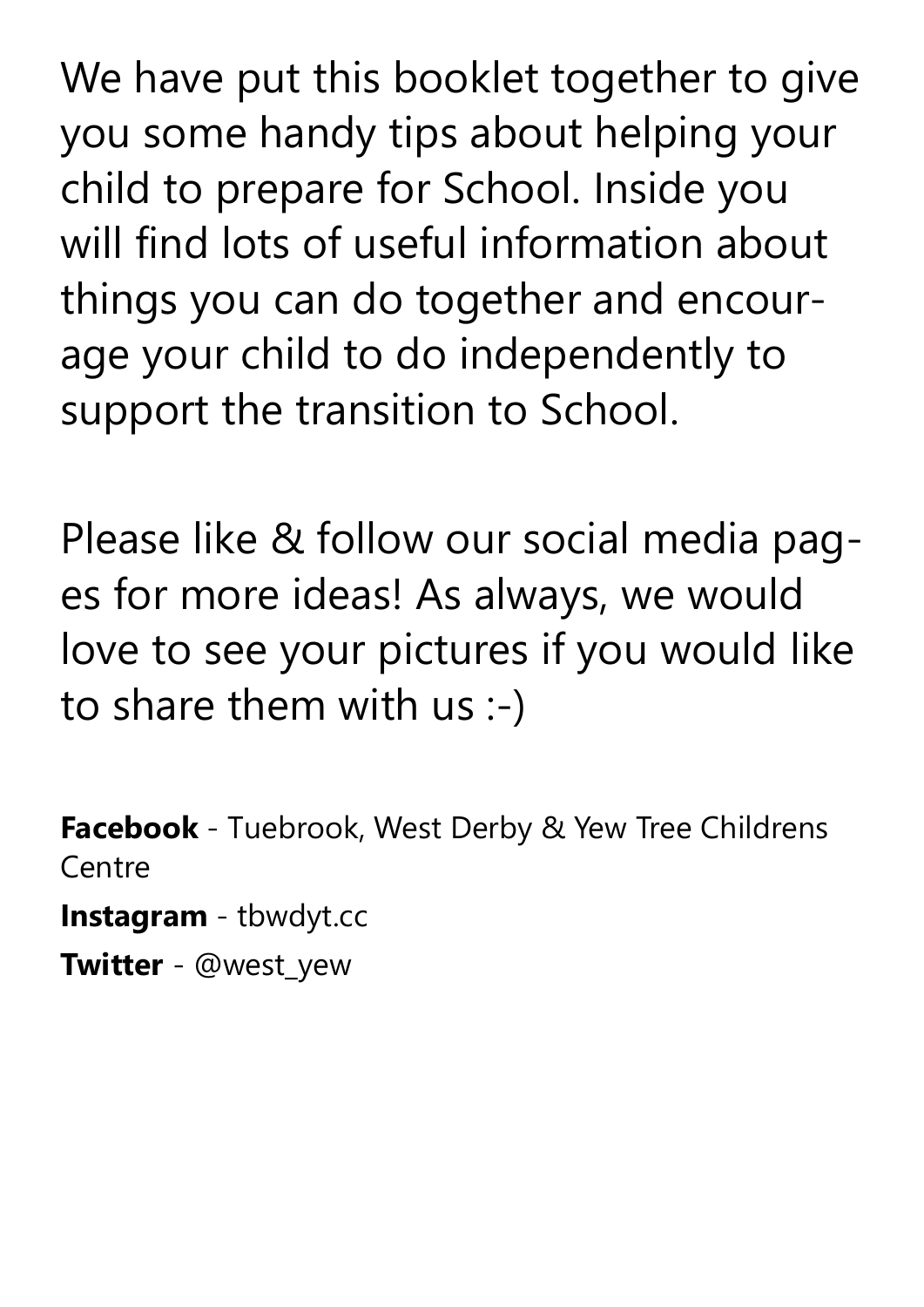### **Routine**

Start to introduce routines at home. Routines give children a sense of security. When life is organised and consistent at home, children feel safe, secure and looked after - especially during stressful times!



You could match meal times to those that children will have in School. A good bedtime routine to get a good nights sleep will help your child be ready to learn the next day. It may help to talk about what is happening 'now' and what will happen 'next' to give children some understanding of sequencing and time.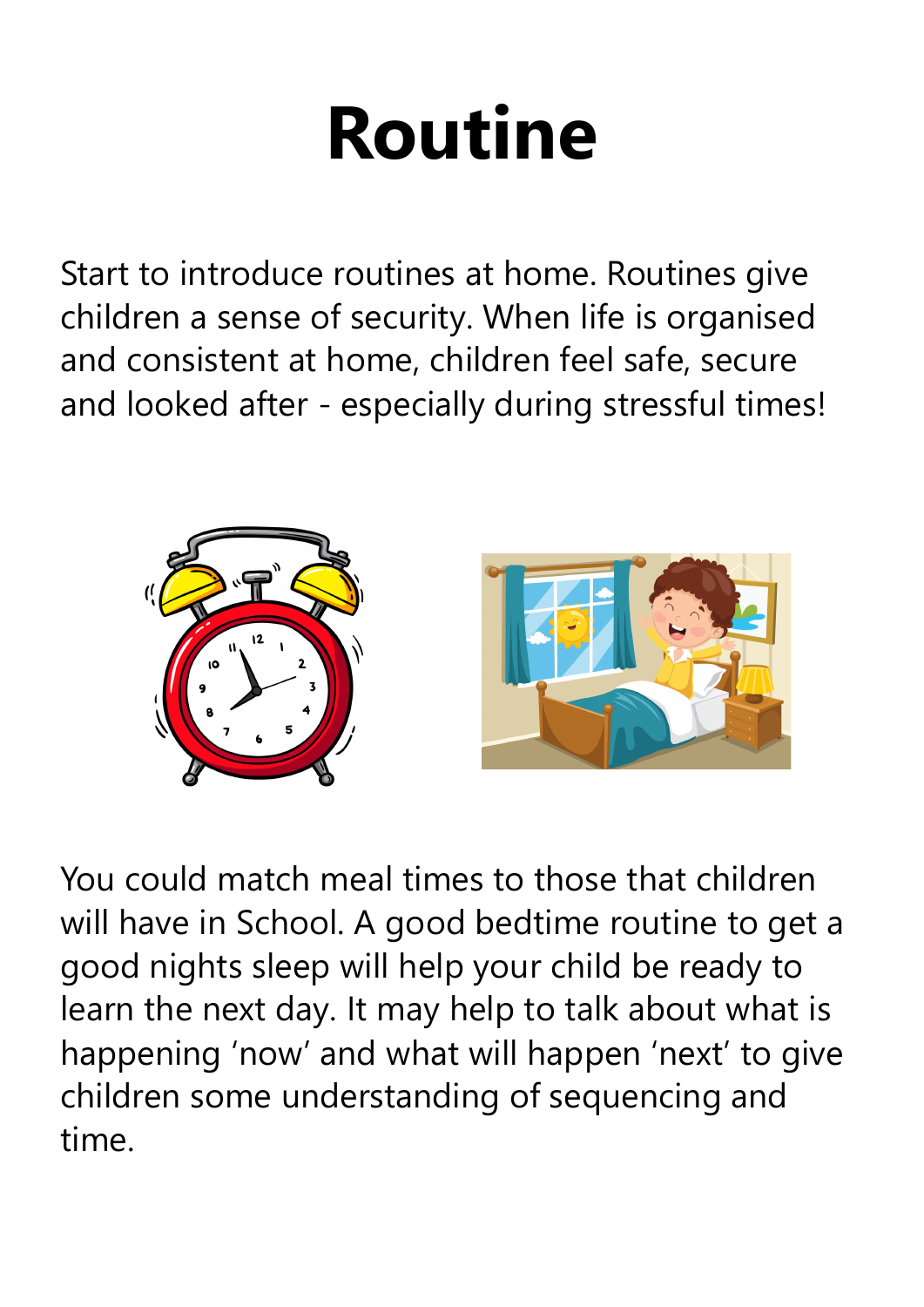## **Self-Help Skills**

Your child will really benefit from being as independent as possible when they start school. Of course teaching staff will always be on hand to help, but children feel a real sense of achievement when they can accomplish things by themselves!



Let your child start to do things for themselves, even if it means it will take longer! They could butter their own toast, unwrap their lunch, wash their own hands, use the toilet and dress themselves.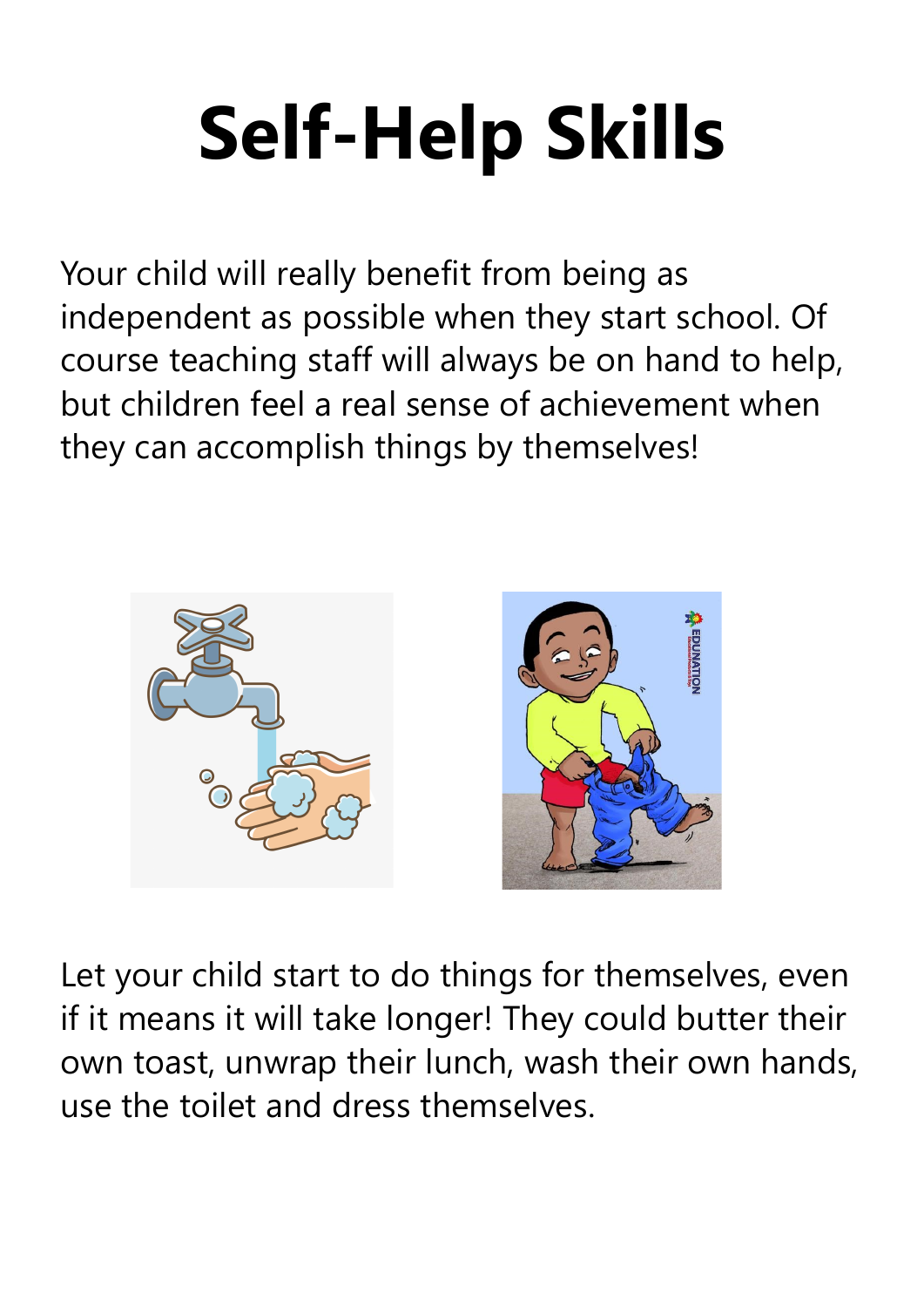## **Make them familiar!**

Show your child their new School! Walk from your house so they get to know the journey. Talk about the fun things they will do there, the more that children know, the less anxious they will be. Find out if any of their friends from Nursery will be going to the same School.



If you have not had contact from the School, ask for an information book so you can learn more and tell your child. Show them their uniform. Talk about how they will go to the toilet on their own, have lunch with friends and follow some instructions.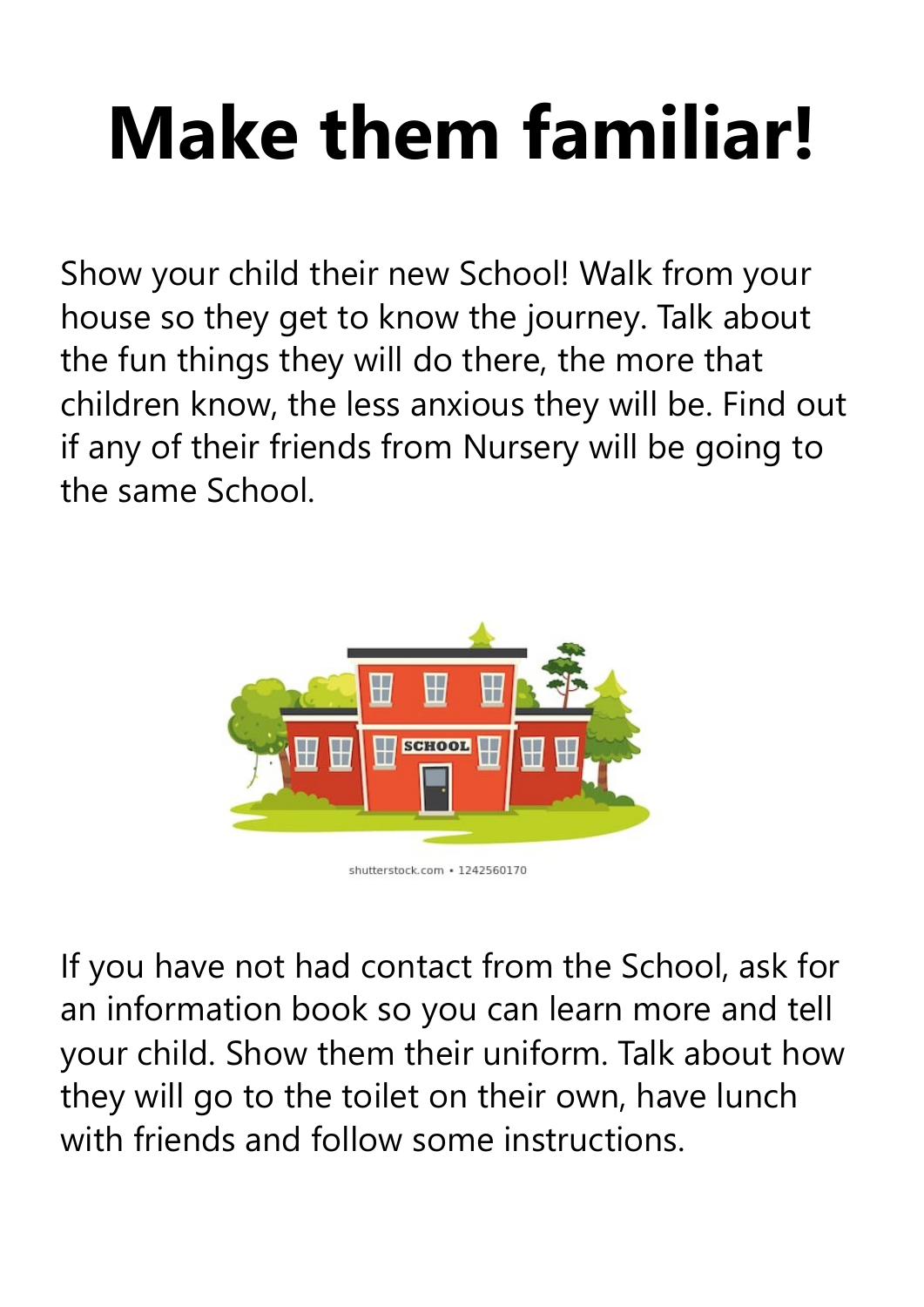

#### **LISTENING GAMES**

Play some fun listening and doing games to help with following instructions. 'Simon says' or 'Can you find?' games are great for this.



#### **THESE PICTURE BOOKS ABOUT GOING TO SCHOOL MAY BE HELPFUL:**

- I am too Absolutely Small for School (Charlie and Lola) by Lauren Child
- Starting School by Janet and Allen Ahlberg
- Topsy and Tim Start School by Jean and Gareth Adamson
- Harry and the Dinosaurs Go to School by Ian Whybrow and Adrian Reynolds
- Come to School too, Blue Kangaroo! by Emma **Chichester Clark**
- Going to School Sticker Book and Starting School Sticker Book-Usborne



#### **CAN DO ATTITUDE**

Help to develop your child's independence and a 'can do' attitude by giving them a few everyday responsibilities as they get closer to school age. Perhaps they could lay the table, feed a pet or put their own laundry away.



#### **BEHAVIOUR CHANGE**

It's quite common for children's behaviour at home to change when they first start school. Don't be surprised if your little one becomes more clingy, argumentative, lethargic, excitable or prone to tantrums for a while.



#### **FLIP TRICK**

Have you heard of the 'flip trick' for putting a coat on?

Put your child's coat upside down on a table in front of them.

They can then put their hands in the armholes and flip the coat over their head - a handy way for your child to put their coat on by themselves!